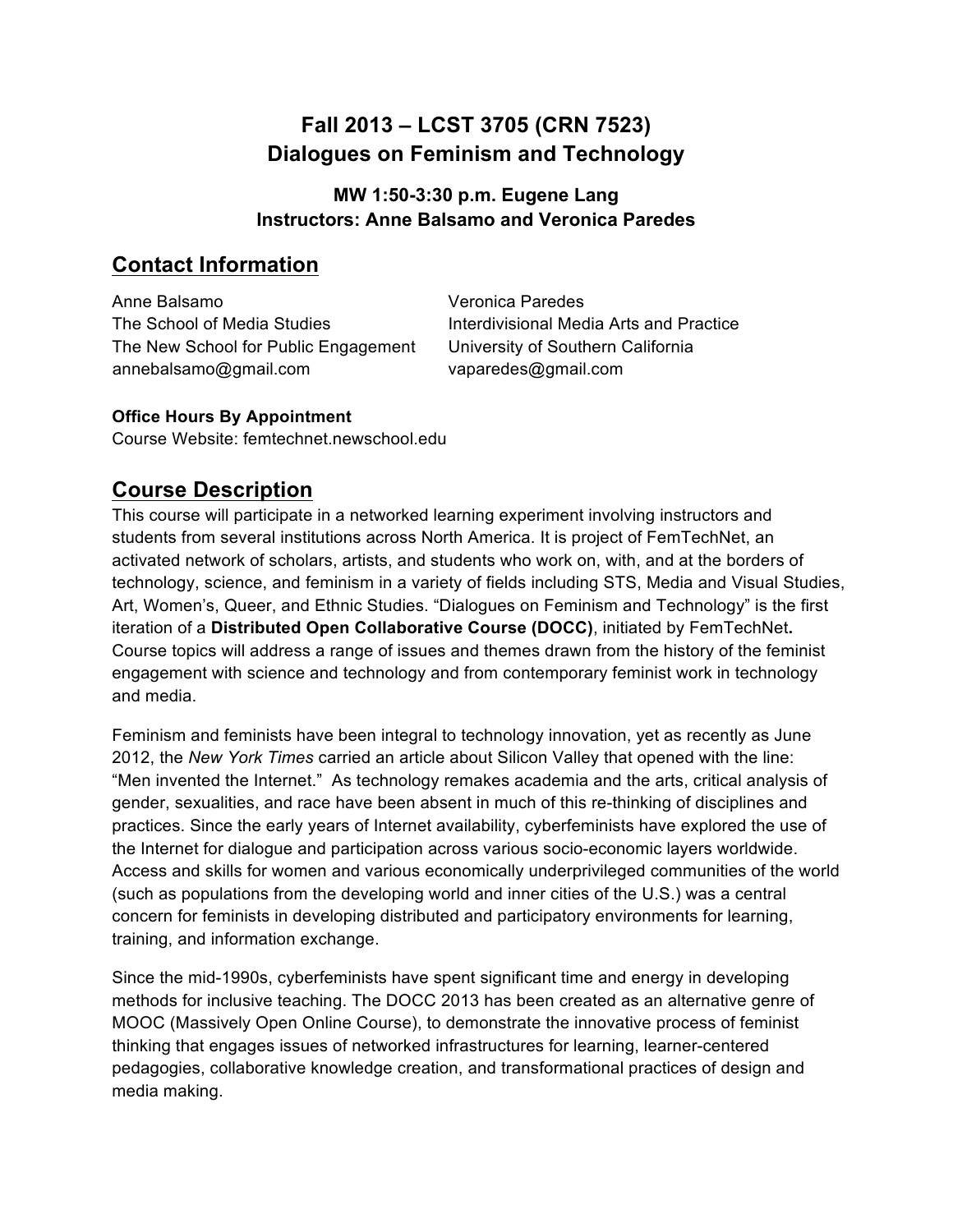# **Required Texts**

1. Judy Wajcman, *TechnoFeminism* (Polity Press, 2004) [Available at New School Bookstore]

2. Anne Balsamo, *Technologies of the Gendered Body: Reading Cyborg Women* (Duke UP, 1996) [Will be provided in PDF format]

3. Anne Balsamo, "Gendering the Technological Imagination," in *Designing Culture: The Work of the Technological Imagination* (Duke UP, 2011) [Will be provided in PDF format]

\*\*\* A copy of Autumn Stanley's *Mothers and Daughters of Invention: Notes for a Revised History of Technology* (Rutgers UP, 1995) will also be made available to borrow.

Selected Readings as assigned.

# **Course Pedagogy**

This course will be run as a mix-mode seminar that includes presentations by instructor, special viewings of Video Dialogues, discussions, and hands-on media making activities. These will include:

- 1. Keyword Videos
- 2. Wikistorming
- 3. Manifestos
- 4. Blueprints for a Feminist Technological Future

# **Learning Objectives**

By the conclusion of this course, students will:

- 1. Collaborate on many scales, within small groups, as a class, and also with at-large members of FemTechNet.
- 2. Gain experience in using new digital technologies for research, collaboration, and scholarly writing.
- 3. Acquire knowledge about the historical engagement among women, girls, and feminists with issues of technology critique, design, and innovation.
- 4. Create a work of media-rich scholarship using new digital tools to communicate humanities, art, and social science research to wider public audiences.

# **Assignments/ Grading Policy**

- 1. Viewing and Reading Responses (10%)
- 2. Mid-term Media Project: Wikistorming Topic (40%)
- 3. Final Group Project (50%)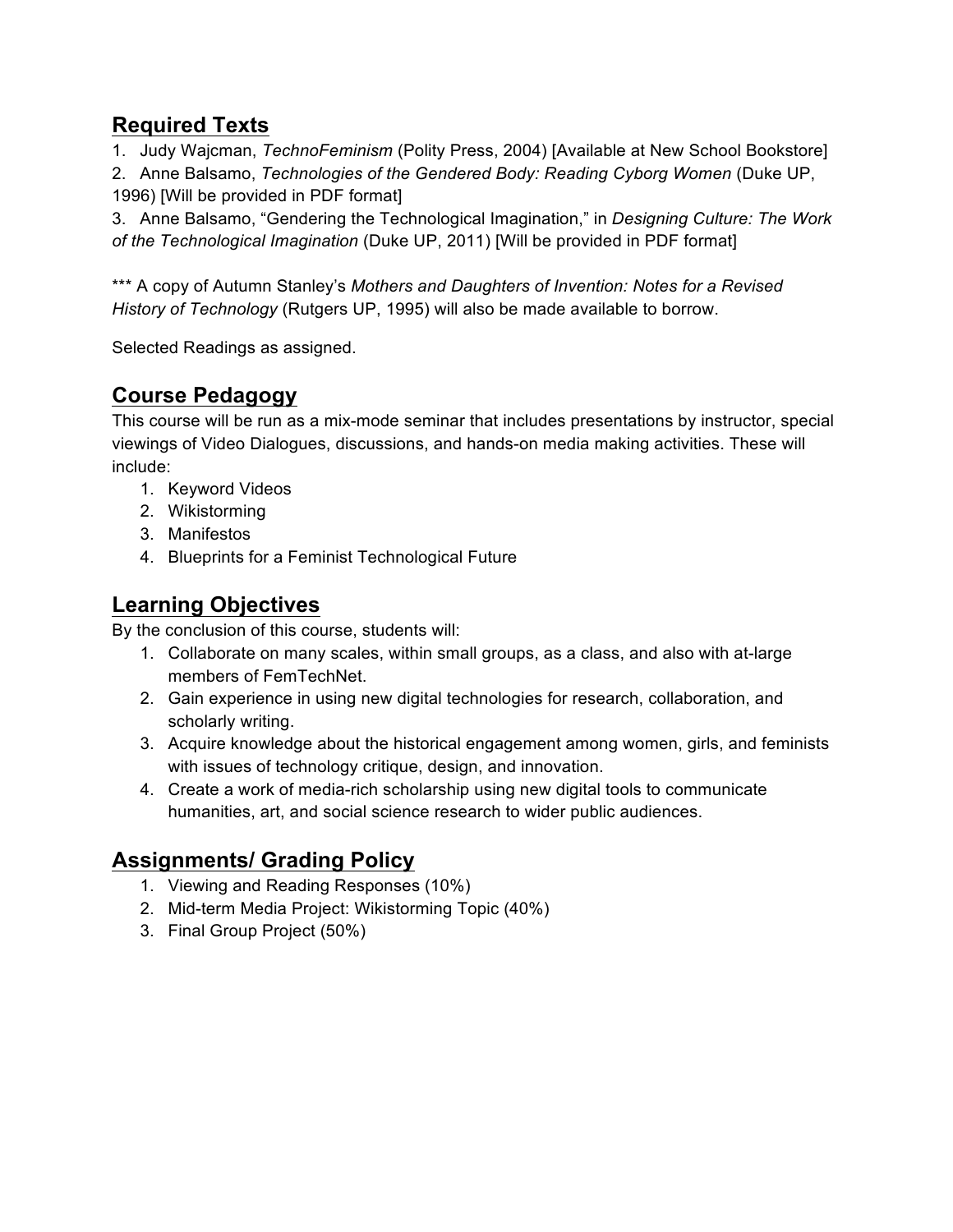## **General Notes**

**I. Syllabus Subject to Change:** This is an experimental course and will likely change as the semester progresses. Collectively, we will reflect on what is working, and what is not working, throughout the semester in order to ensure that the course remains open and collaborative.

**II. FemTechNet Commons:** The syllabus, selected readings and handouts will all be posted on the course website, hosted on FemTechNet Commons. femtechnet.newschool.edu

**III. Late Work Policy:** Short extensions of deadlines will be granted for compelling personal or professional reasons, if requested at least a week before due dates. Most of the deadlines for work will be negotiated with the class participants in advance of actual due dates.

**IV. Specific Needs:** If you require any specific assistance or accommodations to participate in course activities (such as visual reading assistance, hearing assistance or any type of assistive technology), please inform us early in the semester so that we may improve accessibility to the course and its material.

#### **Schedule Symbols:**

\* Prof. Balsamo is away \*\* Prof. Balsamo will join class virtually *To discuss possibility of meeting later on: Sept 9, Oct 7, Nov 4, Nov 18*

## **Course Schedule**

# **Part I: Introductory Concepts**

**Week 1 – August 26 and August 28**  INTRODUCTION TO FemTechNet

**Activity:** Class Introductions

#### **Readings:**

- 1. Alex Juhasz and Anne Balsamo, "An Idea Whose Time is Here: FemTechNet A Distributed Online Collaborative Course (DOCC)" *Ada: Journal of Gender, New Media and Technology* (Nov 2012) http://adanewmedia.org/2012/11/issue1-juhasz/
- 2. Liz Losh, "Bodies in Classrooms: Feminist Dialogues on Technology, Part I," *DML Central* (August 6, 2012) http://dmlcentral.net/blog/liz-losh/bodies-classrooms-feministdialogues-technology-part-i and "Learning from Failure: Feminist Dialogues on Technology, Part II," *DMLcentral* (August 9, 2012) http://dmlcentral.net/blog/lizlosh/learning-failure-feminist-dialogues-technology-part-ii
- 3. Wacjman, "Introduction: Feminist Utopia or Dystopia?" *TechnoFeminism*

## **Week 2 – September 2 (Labor Day) and September 4\***  MALE DESIGNS ON TECHNOLOGY

**Activity:** Web research on "Wikipedia's Woman Problem"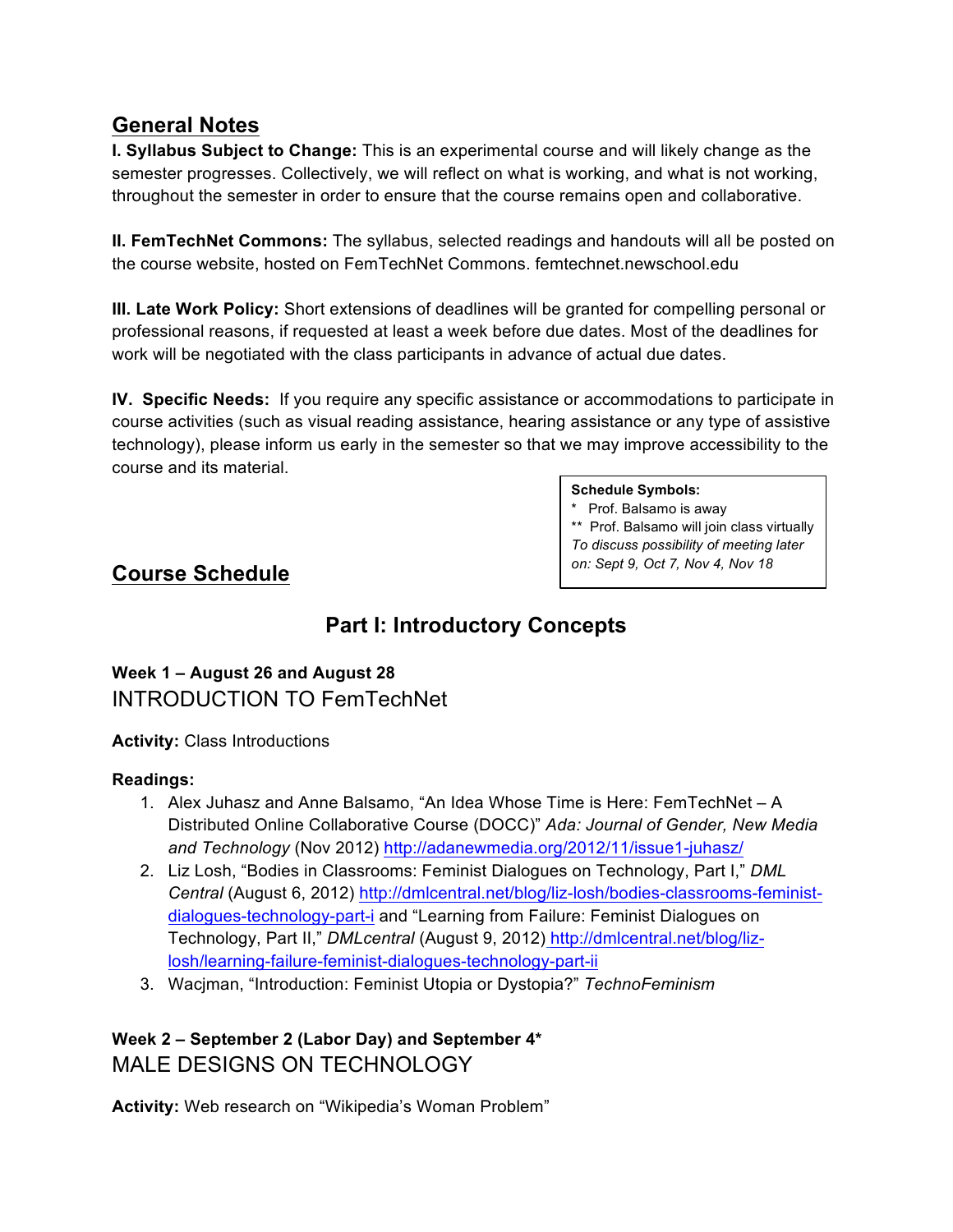#### **Readings:**

- 1. Wacjman, "Chapter 1: Male Designs on Technology," *TechnoFeminism*
- 2. Balsamo, "Gendering the Technological Imagination," *Designing Culture* [PDF]
- 3. Valerie L. Thomas, "Black Women Engineers and Technologists (1989)" in *A Hammer in Their Hands: A Documentary History of Technology and the African-American Experience*, ed. Caroll Pursell (MIT Press, 2005) [PDF]
- 4. How to Use Wikipedia as a Teaching Tool: Adrianne Wadewitz http://dmlcentral.net/blog/liz-losh/how-use-wikipedia-teaching-tool-adrianne-wadewitz

## **Week 3 – September 9\* and September 11** TECHNOSCIENCE RECONFIGURED

**Activity:** Compose and annotate a list of educating girls/women in STEM research & practices

## **Readings:**

1. Wacjman, "Chapter 2: Technoscience Reconfigured," *TechnoFeminism*

## **Week 4 – September 16 and September 18**  VIRTUAL GENDER

**Activity:** Connect readings to contemporary developments in social media and feminism (e.g. Twitter conversations around hashtags #SolidarityIsForWhiteWomen and #fuckcispeople)

#### **Readings:**

- 1. Wacjman, "Chapter 3: Virtual Gender," *TechnoFeminism*
- 2. Balsamo, "Chapter 5: The Virtual Body in Cyberspace," *Technologies of the Gendered Body* [PDF]

## *Assignment DUE: Wikistorming Topic Proposal*

# **Part II: Video Dialogue Themes**

# **Week 5 – September 23\* and September 25**  HISTORY OF THE ENGAGEMENT OF FEMINISM & TECHNOLOGY

LABOR | Video Dialogue 1. Judy Wacjman interviewed by Anne Balsamo

## **Readings:**

- 1. Cynthia Cockburn, *Machinery of Dominance* (1985) [excerpt]
- 2. Michèle Barrett, *Women's Oppression Today: Problems in Marxist-Feminist Analysis* (1980) [excerpt]
- 3. Kathy E. Ferguson, *The Feminist Case Against Bureaucracy* (1984) [excerpt]
- 4. Paula England, "The Gender Revolution: Uneven and Stalled," *Gender & Society*  (2010)[PDF]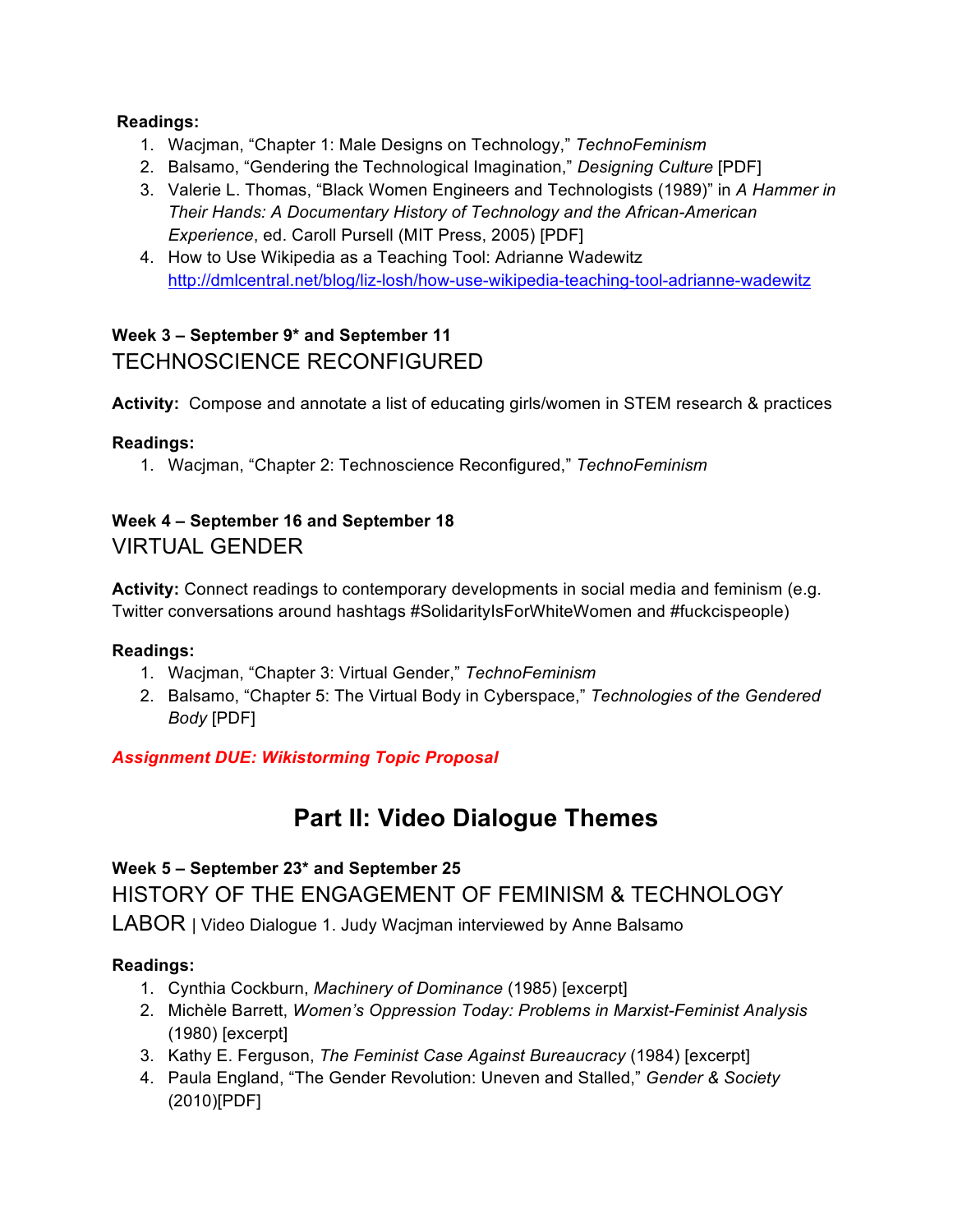#### **Week 6 – September 30 and October 2**

SEXUALITIES | Video Dialogue 2. Faith Wilding and Julie Levin Russo

#### **Links:**

Faith Wilding | http://faithwilding.refugia.net/ subRosa | http://www.cyberfeminism.net/ Julie Levin Russo | http://j-l-r.org/

#### **Readings:**

- 1. VNS Matrix project, "The Cyberfeminist Manifesto" and "Bitch Mutant Manifesto," http://www.obn.org/reading\_room/manifestos/html/vnsmnfst.gif http://www.obn.org/reading\_room/manifestos/html/bitch.html More: http://www.obn.org/inhalt\_index.html
- 2. Donna Haraway, "A Cyborg Manifesto: Science, Technology, and Socialist-Feminism in the Late Twentieth Century" (1985) [PDF]

#### *Assignment DUE: Wikistorming Article Draft*

#### **Week 7 – October 7\* and October 9**

RACE | Video Dialogue 3. Lisa Nakamura and Maria Fernandez

#### **Readings:**

- 1. Lisa Nakamura, "Avatars and the Visual Culture of Reproduction on the Web," *Digitizing Race: Visual Cultures on the Internet* (Univ of Minnesota Press, 2007) [PDF]
- 2. Maria Fernandez, "Cyberfeminism, Racism, Embodiment" in *Domain Errors: Cyberfeminist Practices!* (Autonomedia, 2002) [PDF Online] http://refugia.net/domainerrors/DE1b\_cyber.pdf
- 3. Beth Coleman, "Race as Technology," *Camera Obscura* 70, Vol 24, Num 1 (2009): 176- 206 [PDF]
- 4. Tara McPherson, "Why Are the Digital Humanities So White? or Thinking the Histories of Race and Computation," *Debates in the Digital Humanities*, ed. Matthew K. Gold (Univ of Minnesota Press, 2012) http://dhdebates.gc.cuny.edu/debates/text/29

#### *Assignment DUE: Wikistorming Article "Final" Draft*

#### **Week 8 – October 14 and October 16**

DIFFERENCE | Video Dialogue 4. Shu Lea Cheang and Kim Sawchuk

#### **Links:**

Shu Lea Cheang | http://www.mauvaiscontact.info/

#### **Readings:**

1. Trinh T. Minh-ha, "Difference: 'A Special Third World Women Issue,'" *Woman Native Other* (Indiana Univ Press, 1989) [PDF]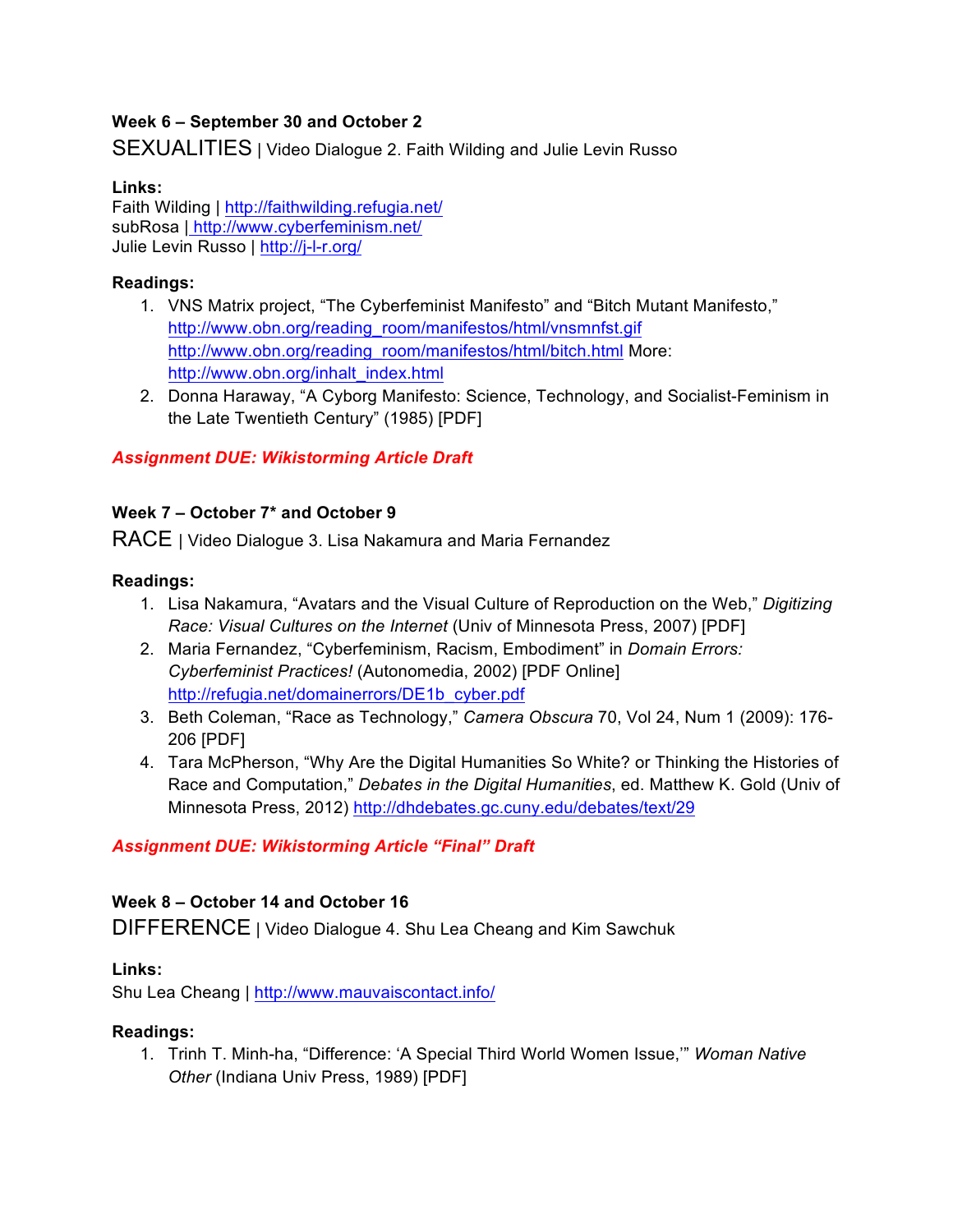- 2. Kim Sawchuk, "Tactical mediatization and activist ageing: pressures, push-backs, and the story of the RECAA," *MedieKultur* (2013) [PDF Online] http://ojs.statsbiblioteket.dk/index.php/mediekultur/article/view/7313
- 3. Shu Lea Cheang Interview with Matthew Fuller, "Compost Your Orgasm Trash," *Mute* (Feb 29, 2012) http://www.metamute.org/editorial/articles/compost-your-orgasm-trash

## *Assignment Intro: Final Group Project*

#### **Week 9 – October 21 \* and October 23\*\***

BODIES | Video Dialogue 5.

#### **Readings:**

- 1. Balsamo, "Chapter 1: Reading Cyborgs, Writing Feminism: Reading the Body in Contemporary Culture," *Technologies of the Gendered Body* [PDF]
- *2.* Balsamo, "Chapter 2: Feminist Body Building," *Technologies of the Gendered Body* [PDF]
- 3. Judith Halberstam, "Technotopias: Representing Transgender Bodies in Contemporary Art," *In A Queer Time and Place: Transgender Bodies, Subcultural Lives* (NYU Press, 2005) [PDF]

#### **Week 10 – October 28 and October 30**

MACHINES | Video Dialogue 6. Wendy Chun and Kelly Dobson

#### **Readings:**

- 1. Wendy Chun, "On Sourcery and Source Codes," *Programmed Visions* (MIT Press, 2011) [PDF]
- 2. Alison de Fren, "Technofetishism and the Uncanny Desires of A.S.F.R (alt.sex.fetish.robots)" *Science Fiction Studies*, Vol 36 (2009) [PDF]

#### *Assignment DUE: Final Group Project Proposal*

#### **Week 11 – November 4\* and November 6**

SYSTEMS | Video Dialogue 7. Brenda Laurel and Janet Murray

#### **Activity:** Game Night (Pizza provided)!

- " "Woman" (twine-built interactive fiction)| http://lightnarcissus.com/twine/woman/woman-play-page/
- "A Closed World" | http://www.gamesforchange.org/play/a-closed-world/
- "Cyberqueen," | http://thenewinquiry.com/essays/beautiful-weapons/
- "inCharacter" | http://takeactiongames.com/TAG/inCharacter.html
- " "Meet the Middletons" http://www.veronicaparedes.com/middletons/FinalFiles/MiddletonFinal.html
- " "Lim" | http://mkopas.net/files/Lim/
- "dys4ia" | http://www.newgrounds.com/portal/view/591565